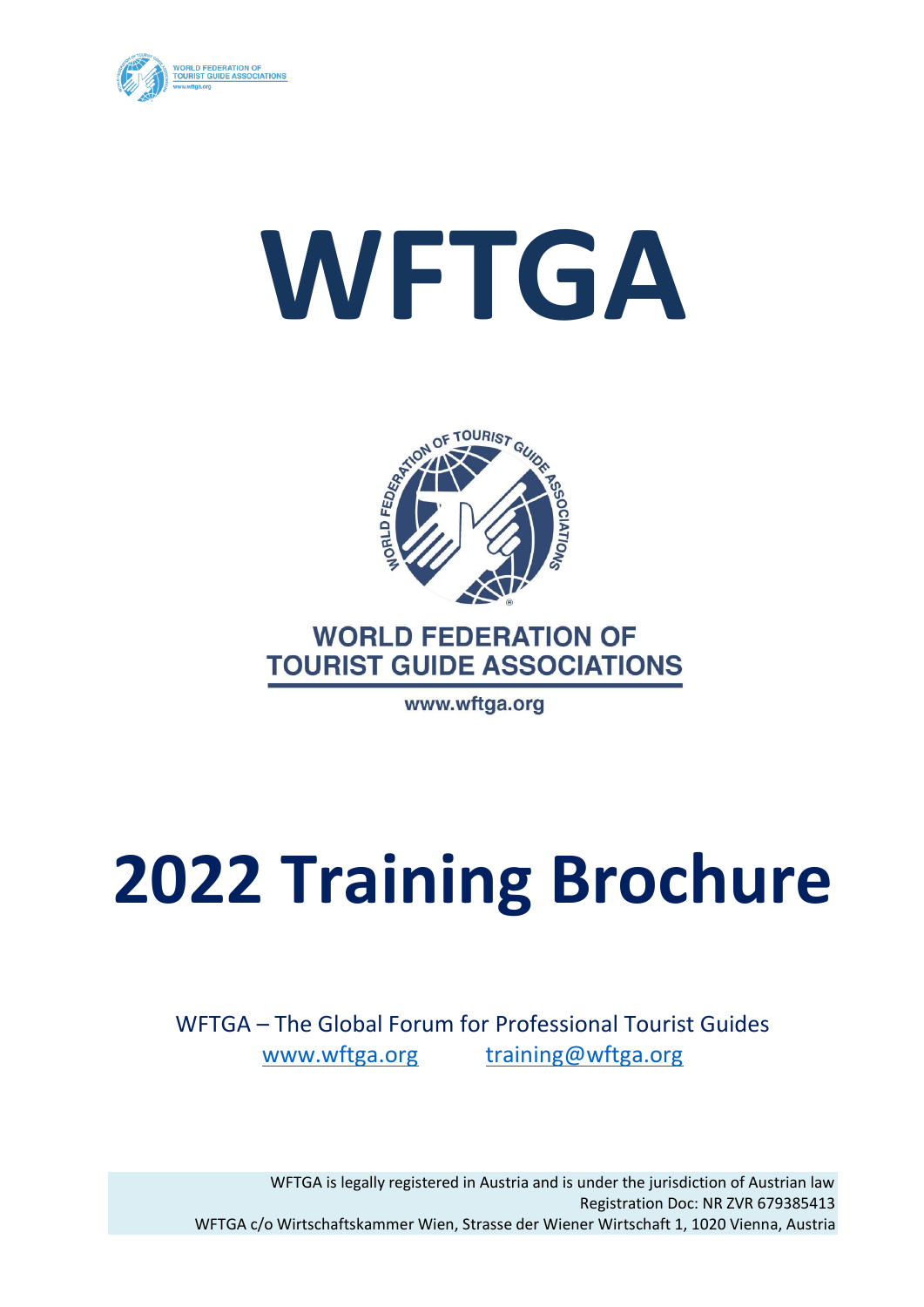May 2022

Dear Colleagues,

Thank you for your interest in WFTGA Tourist Guide Training.

The WFTGA has delivered specifically designed courses for tourist guides and trainers of tourist guides across the world since 1996. These courses have been arranged at the request of various agencies including the UNWTO, UNESCO, GIZ and Ministries related to tourism as well as our member tourist guides associations.

Short courses on professional tourist guide skills and guiding techniques, communication and presentation seminars, and guide trainer courses are facilitated by our National, International and Lead International Trainers. Through a growing Training Division, the WFTGA can provide short courses *in situ* at different localities on request.

Our expert trainers also deliver open courses at the **WFTGA International Training Centres (ITCs) in Nicosia, Cyprus and Yerevan, Armenia**.

Currently we offer the following **courses**, details of which are included in this brochure:

# **Hands On Tourist Guide Training (HOT) - 7 days in-house**

skills training as introduction for new tourist guides and as a refresher for experienced guides, also suited to be integrated into existing tourist guide training programmes (see page 4)

# **Train the Trainer (TtT) - 14 days in-house or at WFTGA ITCs**

for active tourist guides who want to train tourist guides in their own area of tourist guide qualification, includes a guiding skills refresher, prerequisite to become an International WFTGA Trainer (see page 5)

**International Train the Trainer (ITtT) 14 days at the WFTGA International Training Centres only** progression for trainers who would like to train tourist guides worldwide (see page 6)

# **Site Guide Training**

# **5 days in-house, in co-operation with the respective site**

for guides for a specific site, e.g. national park, archaeological site, religious site, geological site, museum, gallery, UNESCO World Heritage Site and others (see page 7)

# **Specialist Guiding Courses – duration varies Online sessions for qualified tourist guides and WFTGA Members**

During the global pandemic WFTGA piloted blended courses with online learning components. However, the WFTGA training ethos stipulates that a significant part of tourist guide training must be practical and must take place on site through face-to-face, in-person training.

The **WFTGA International Training Centres** regularly offer courses, which are open to individual tourist guides from all over the world. The ITC in **Cyprus** is again offering **in-person courses from 13 to 28 Nov 2022**. Applications will open in due course. Refer to [www.wftga.org](http://www.wftga.org/) for up-dates.



**WFTGA World Federation of Tourist Guide Associations**

since 1985 Guiding the World's Natural and Cultural Heritage

in Operational Relations with **UNESCO** Affiliate Member of **UNWTO**

WFTGA is legally Registered in Austria and is under the jurisdiction of Austrian Law Registration Document: NR ZVR 679385413

WFTGA c/o Wirtschaftskammer Wien, 1020 Vienna, Austria

**20th WFTGA Convention Syracuse, Italy 2024**

**Alushca Ritchie WFTGA President [president@wftga.org](mailto:president@wftga.org)**

*WFTGA is sponsored and supported by:*

- **■** Armenian Tourism Department
	- Cyprus Deputy Ministry of Tourism
- A G Leventis Foundation
- Vienna Economic Chamber *and works in collaboration with:*
- University of Cyprus
- Yerevan State University

**Viola Lewis WFTGA Head of Training [training@wftga.org](mailto:training@wftga.org)**

[www.wftga.org](http://www.wftga.org/)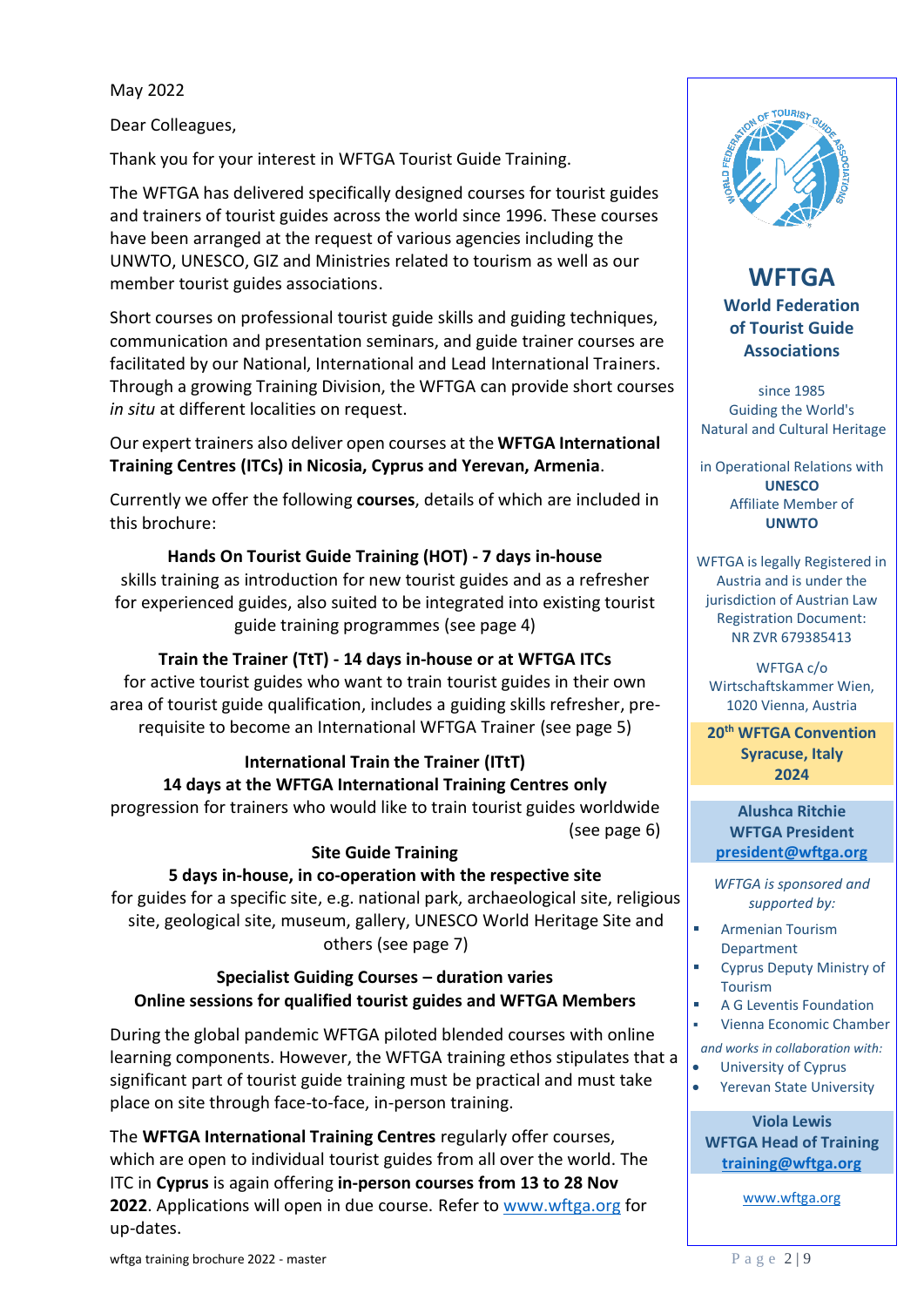A small number of partial scholarships for courses at the WFTGA International Training Centres may be available for applicants from tier 3, 4 and 5 countries in the International Monetary Fund listing.

The WFTGA's specialised Training Division has run successful courses in Albania, Armenia, Azerbaijan, Bahrain, Brunei, the Caribbean, Cyprus, Ethiopia, Georgia, Greece, India, Iran, Kazakhstan, Moldova, Mongolia, Oman, Papua New Guinea, the Kingdom of Saudi Arabia, St. Eustatius (Dutch Antilles), Serbia, Singapore, Tanzania, Turkmenistan and the United Arab Emirates.

During the biennial WFTGA International Conventions, seminars and workshops are led by specialists on a variety of topics and subjects. At times, these workshops include elements of WFTGA courses and are delivered by WFTGA Trainers. Since 2020 WFTGA also offers opportunities for online engagement.

From 2009 the **WFTGA accredits courses in accordance and compliance with the European Standard EN 15565:2008 'Tourism Services – Requirement for the provision of professional tourist guide training and qualification programmes'**. This standard stipulates that guiding skills, and contextualised area-specific knowledge are delivered simultaneously both theoretically and practically. WFTGA has accredited Tourist Guide training courses for Cyprus, Scotland and the Oman Tourism College.

WFTGA can also assist in designing training programmes which meet your association and city/region/country licence requirements. We work with you to adapt our training programmes to meet local cultural and national needs.

The WFTGA volunteer **Training Committee** is led by the Head of the WFTGA Training Division, who is a member of the voluntary Executive Board. The **Training Division** consists of National, International and Lead International WFTGA Trainers, who have completed the relevant courses and studies making them experts in their field. We employ them to conduct our training across the globe under the WFTGA Training banner.

Why not follow us on facebook, twitter, Instagram, LinkedIn or consult our official website [www.wftga.org](http://www.wftga.org/) for news and up-dates on our training, activities and conventions.

Please contact us to discuss your requirements. We will be happy to answer any questions you may have and we look forward to hearing from you.

Yours sincerely

Alushca Ritchie WFTGA President

Contact: Viola Lewis, Head of WFTGA Training Division at [training@wftga.org](mailto:training@wftga.org)



**WFTGA World Federation of Tourist Guide Associations**

Our WFTGA logo symbolises the Hands of Friendship and Guidance stretched across the World

#### **What is a Tourist Guide?**

In 2003 the WFTGA adopted the European Committee for Standardisation (EN 13809) definition of a Tourist Guide:

"A person who guides visitors in the language of their choice and interprets the cultural and natural heritage of an area. Which person normally possesses an area-specific qualification usually issued and/or recognised by the appropriate authority".

#### **Contact Us:**



**Facebook.com/wftga**



[info@wftga.org](mailto:info@wftga.org) [www.wftga.org](http://www.wftga.org/)

**We are the Professionals!**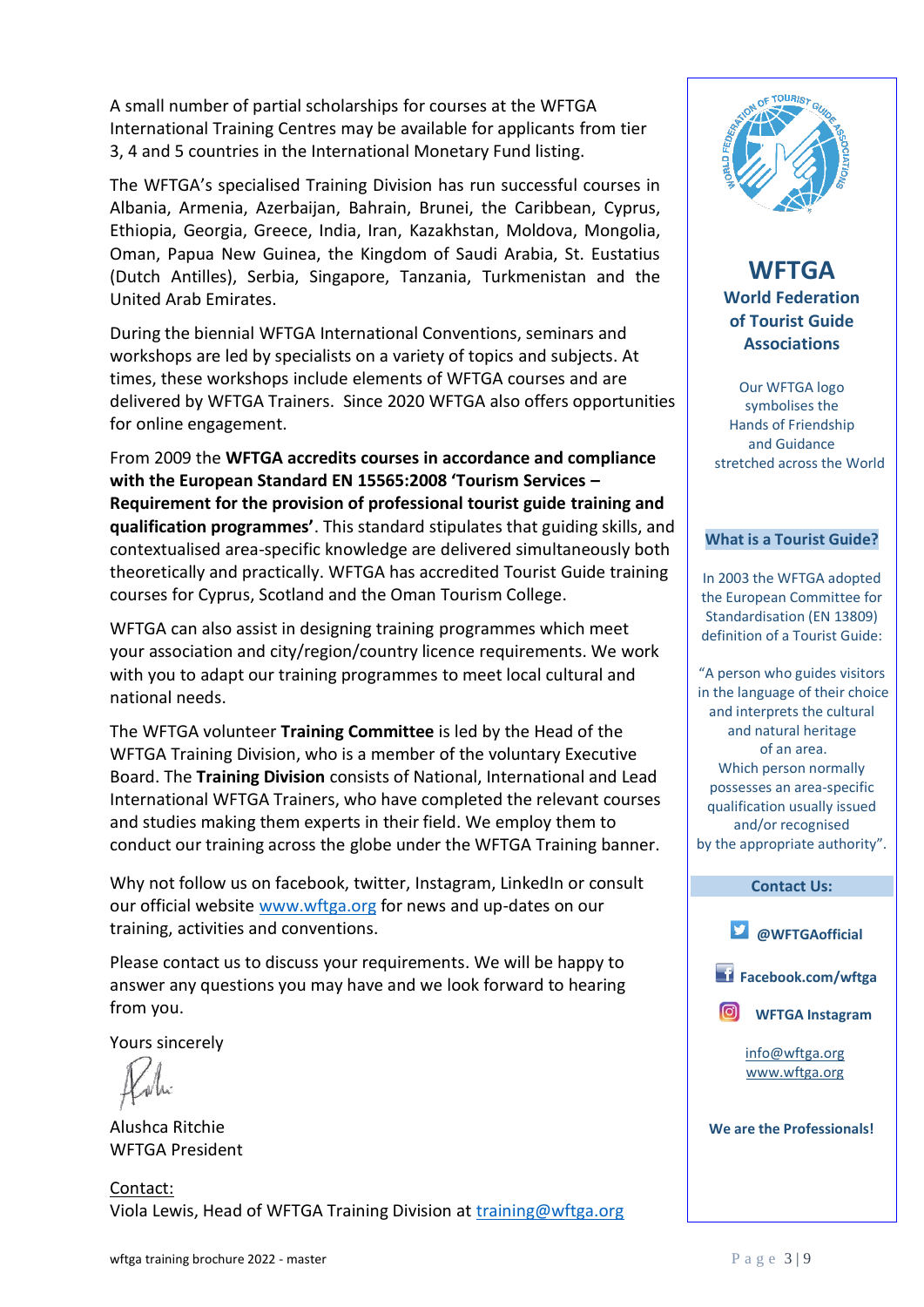

# **Hands on Tourist Guide Training (HOT)**

#### **Target Group:**

The course is designed as an introductory course in practical guiding skills and is equally suitable for guides who are already competent in local knowledge but wish to improve their practical guiding skills. It is well suited to be integrated into existing tourist guide training programmes, preferably towards the beginning of the programme.

#### **Duration**: 7 days

**Location:** The course is available on location worldwide and best delivered in-house, in the area-specific working conditions of the tourist guides.

#### **Course Content** includes:

#### **Practical Tourist Guiding Skills**

- Two-day *Communication Seminar*, which includes sessions on presentation and heritage interpretation skills, self-evaluation, structuring commentaries and tailoring the tour to the audience
- Guiding on a walk (town)
- Guiding in a site (e.g. museum or art gallery, archaeological site, place of worship or sacred site, battlefield or others as per location)
- Guiding on a Moving Vehicle
- Tourism for All (Guiding people with special needs)
- Optional modules upon request

#### **Applied Knowledge**

- Itineraries/tour plans and time management
- The challenges of different types of guiding as required
- Sustainable tourism development

#### **Cultural Studies**

- Group psychology and crisis management
- Cultural awareness and sensitivities

#### **Business Studies**

- Tourist Guides' role in tourism and guiding ethics
- Running a professional tourist guide business
- Research techniques

#### **Assessment and Examination:**

Practical guiding assessments and written and/or oral examinations.

#### **Certificates**:

Depending on individual results, WFTGA issues either *Certificates of Successful Completion* of the course or *Certificates of Attendance*.

For courses conducted in the WFTGA International Training Centres, certificates are issued jointly by WFTGA and the University of Cyprus or Yerevan State University, respectively.

#### **Qualification:**

WFTGA does not award area-specific tourist guide qualifications, but works in co-operation with relevant local partners, if and where this qualification is desired.

WFTGA also accredits training programmes leading to the qualification of tourist guide.

**Progression** is possible to WFTGA National Trainer through the Train the Trainer (TtT) Course.

This course may be adapted as **Site Guide Training Course** (see page 7).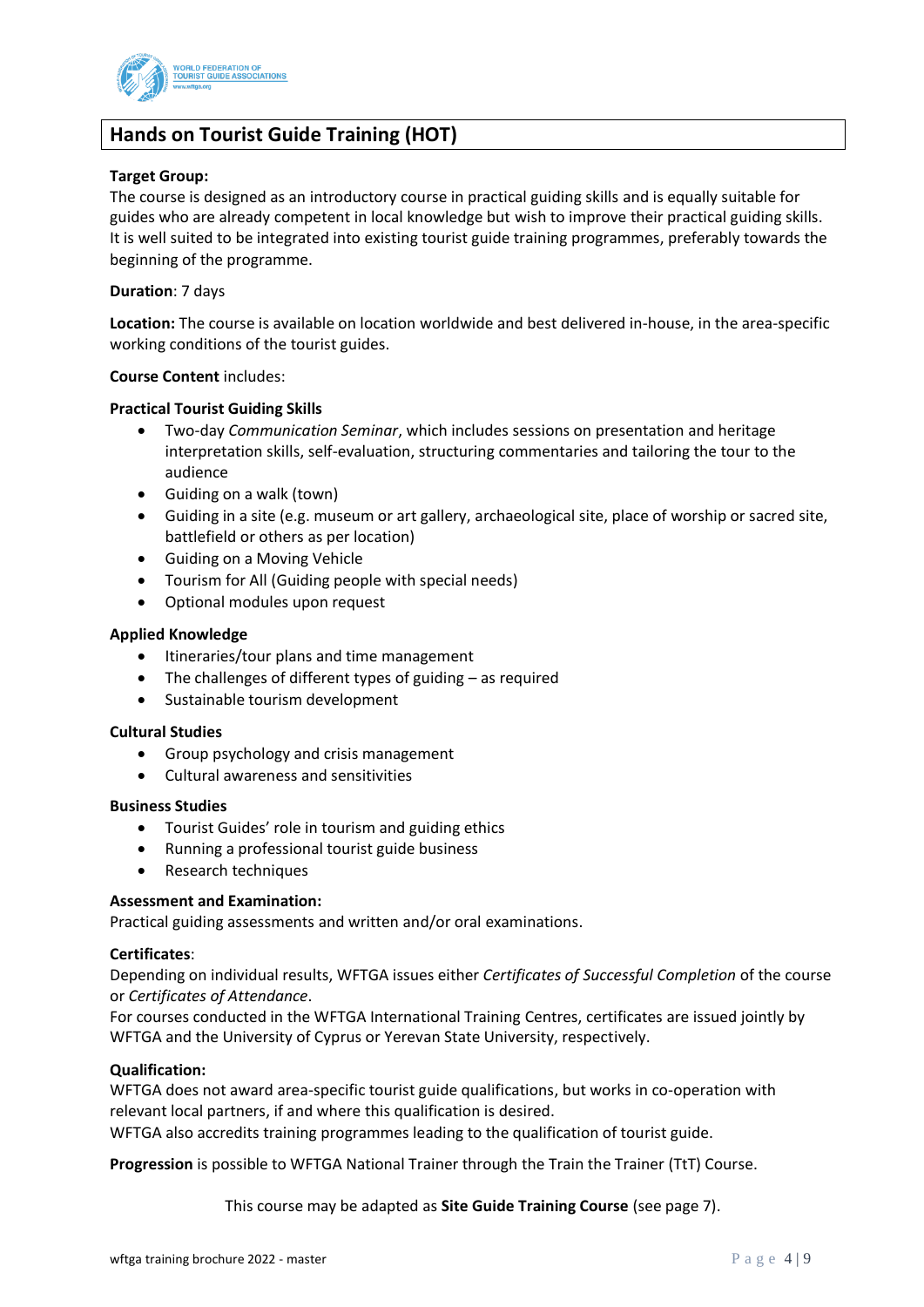

# **Train the Trainer (TtT)**

#### **Target Group:**

The course is designed for active tourist guides, who want to become trainers and train tourist guides in their own geographic area of tourist guide qualification. It is also relevant for existing trainers who would like to improve their training skills and gain a WFTGA qualification to train tourist guides in their own geographic area of tourist guide qualification.

The TtT Course includes a guiding skills refresher and is a pre-requisite for training to become an International WFTGA Trainer.

#### **Duration**: 14 days

#### **Location:**

The courses are available at the WFTGA International Training Centres, or on location worldwide, on request.

#### **Course Content** includes:

#### **Practical Guiding and Training Skills**

- Refresher of guiding skills for a walk, site and on a moving vehicle (HOT Course refresher)
- Role of the WFTGA and WFTGA Trainers
- The two-day Communication Seminar, which includes presentation of modules by trainee trainers, self and partner evaluation, video sessions and feedback
- Coaching skills
- Practical training skills tutoring on walk/museum or site/ and on coach
- Feedback and assessment skills
- Skills for facilitating interactive classroom sessions

#### **Applied Knowledge**

- Approaches to and methodology of adult learning
- Standards for professional tourist guide training programmes
- Procedural steps for training
- Designing tourist guide training courses
- Organising practical assessments and written examinations

#### **Business Studies**

- Business plan for a guide training programme
- Working within the WFTGA Training Division

#### **Assessment and Examination:**

Practical assessments of training and tuition skills and written and/or oral examinations.

#### **Certificates**:

Depending on individual results, WFTGA issues either *Certificates of Successful Completion* of the course or *Certificates of Attendance*.

For courses conducted in the WFTGA International Training Centres, certificates are issued jointly by WFTGA and the University of Cyprus or Yerevan State University, respectively.

**Qualification:** WFTGA National Trainer

**Progression** is possible to International WFTGA Trainer through the International Train the Trainer (ITtT) Course.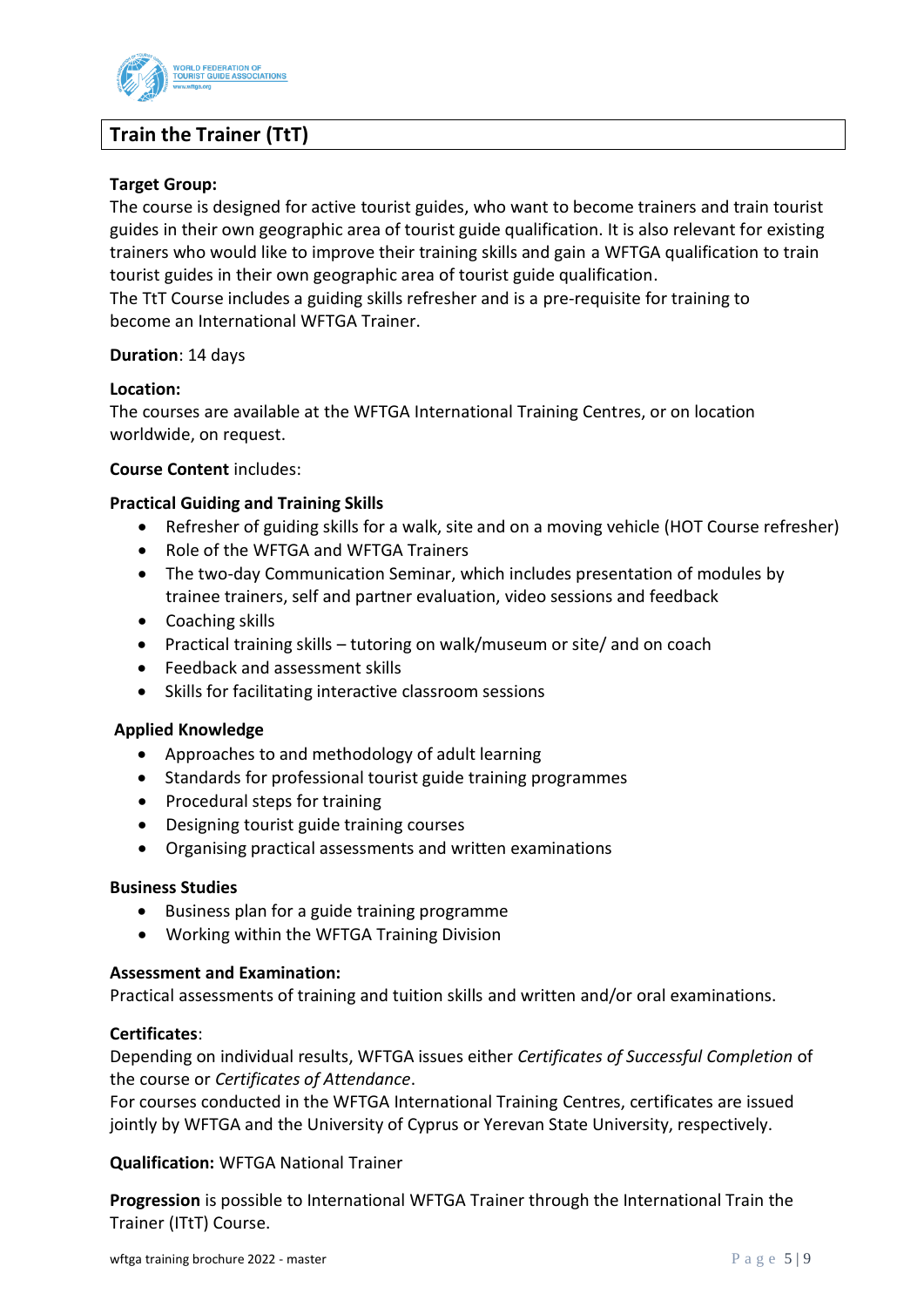

# **International Train the Trainer (ITtT)**

#### **Target Group:**

This course is open to WFTGA National Trainers (or those who have passed an equivalent programme approved by WFTGA), who are current members of WFTGA and have at least 100 hours of relevant tourist guide training experience.

In order to be **eligible** for the International Train the Trainer Course, participants:

- must be members of the WFTGA Training Division, i.e. they must have a qualification as a National WFTGA Trainer (\*) and must have paid their annual trainer registration fees, and
- must be members of a fully paid up WFTGA Full Member Association or be fully paid-up individual members, and
- must have signed the Code of Conduct for WFTGA Trainers (revised in April 2020).

(\*) alternative accredited prior learning and experience will be considered on a case-by-case basis.

#### **Entry Criteria**

- a. Trainers must produce evidence of training experience gained after having completed the WFTGA Train the Trainer (TtT) Course. This evidence must be in the form of a Trainer Portfolio, i.e. a written document. (guidance available)
- b. The Trainer Portfolio must be submitted by e-mail to [training@wftga.org](mailto:training@wftga.org) by the given **deadline (last: 31 March 2021)**, in advance of the ITtT course, as part of the course selection process.
- c. The Trainer Portfolio must include evidence of a **minimum of 100 interactive hours** of training. (Online training delivery can be listed and may be considered.)

#### **Selection Criteria**

- 1. performance during the TtT Course
- 2. evidenced guide training experience, i.e. content of portfolio
- 3. quality of portfolio as indication of report writing skills
- 4. level of engagement with WFTGA since completion of TtT Course

#### **Course Content** includes:

- Broadening of skills and deepening of knowledge gained during the TtT Course and during practice as National WFTGA Trainers
- Moderation of courses and results of assessments and examinations
- Accreditation of Tourist guide training programmes
- Up-date on policy, procedures and operations of the WFTGA Training Division

#### **Location/Venue:**

International Train the Trainer Courses will only be held at an accredited WFTGA International Training Centre, usually parallel to a HOT or TtT Course.

#### **Assessment and Examination:**

Practical assessments of training and tuition skills, and written and oral examinations.

#### **Certificates**:

Depending on individual results, WFTGA issues either *Certificates of Successful Completion* of the course or *Certificates of Attendance* jointly with the respective university at the WFTGA International Training Centre.

**Qualification:** WFTGA International Trainer

**Progression** is possible to Lead International WFTGA Trainer (LIT), based on subsequent performance during the delivery of WFTGA Training Programmes. LITs are appointed by the WFTGA Executive Board on assessment of a progress report and recommendation by the WFTGA Training Committee.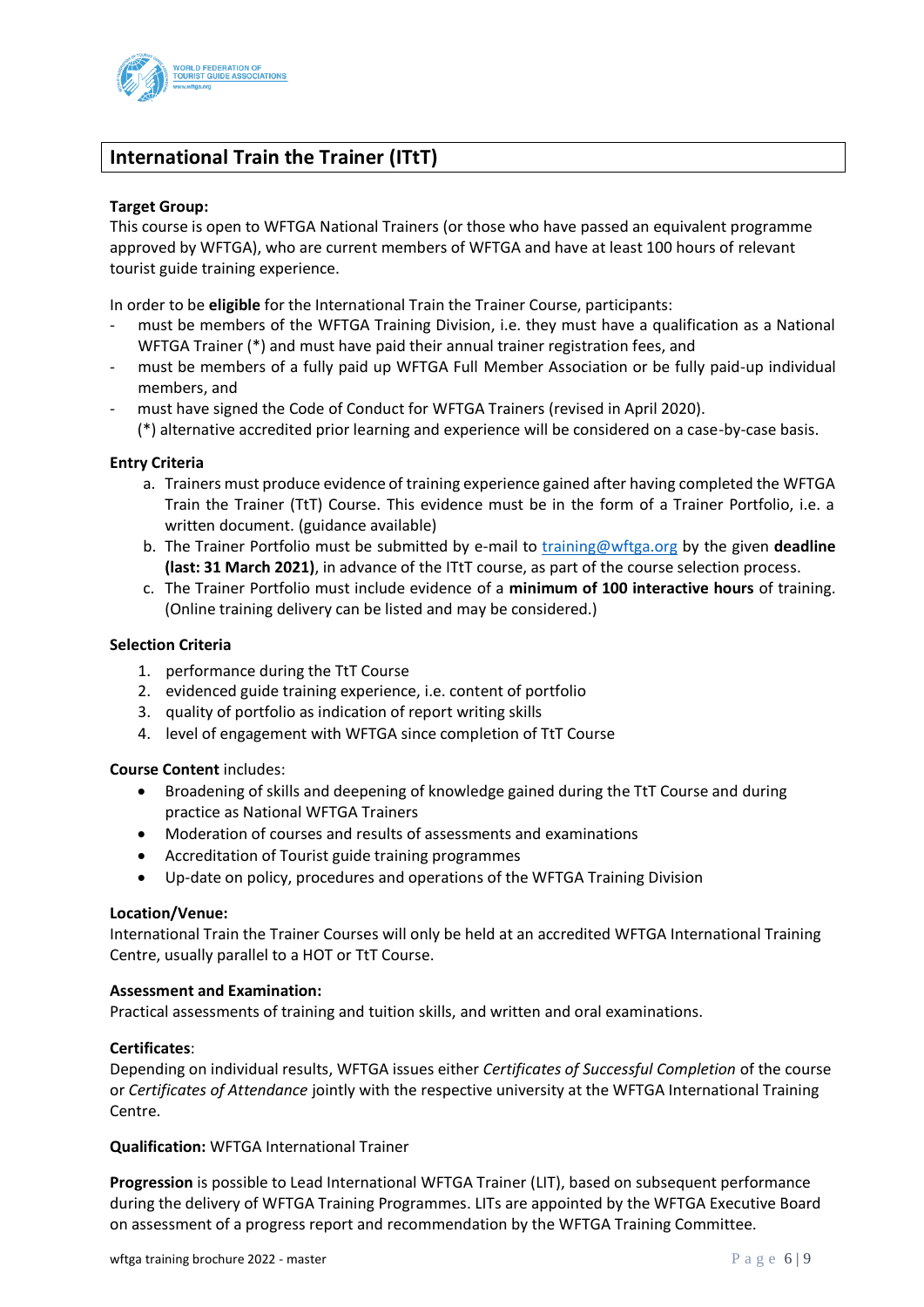

# **Site Guide Training (SGT)**

This course is delivered in co-operation with a specific site and usually requested by or on behalf of a specific site.

#### **Target Group:**

This course is intended for existing site guides or other interested guides who already possess detailed knowledge of a visitor attraction. The WFTGA Site Guide Training Course concentrates on practical guiding skills and does not contain any site-specific knowledge component. It aims to enhance the visitor experience and customer satisfaction at the site.

#### **Course Content:**

The WFTGA Site Guide Training Course includes relevant aspects selected from the Hands on Tourist Guiding (HOT) Course (see page 4) and will be specifically tailored to the respective site.

#### **Location/Venue:**

Site Guide Training Courses are best held at the site where participants aim to work as site guides.

#### **Assessment and Examination:**

Practical assessments of training skills, written and/or oral examinations.

#### **Certificates**:

Depending on individual results, WFTGA issues either *Certificates of Successful Completion* of the course or *Certificates of Attendance -* jointly with the site, as appropriate.

#### **Qualification:** Site Guide

**Progression** may be possible to fully qualified tourist guide and WFTGA can signpost further opportunities.

# **Specialist Guiding Courses**

**Cruise Guiding Endorsement Course** for qualified tourist guides, who aim to up-date and enhance their skills of guiding cruise guests in their local area of guiding qualification.

**Other specialist courses** for tourist guides can be compiled and developed on request.

**For more and up-to-date information see [www.wftga.org](http://www.wftga.org/) or e-mail [training@wftga.org](mailto:training@wftga.org) .**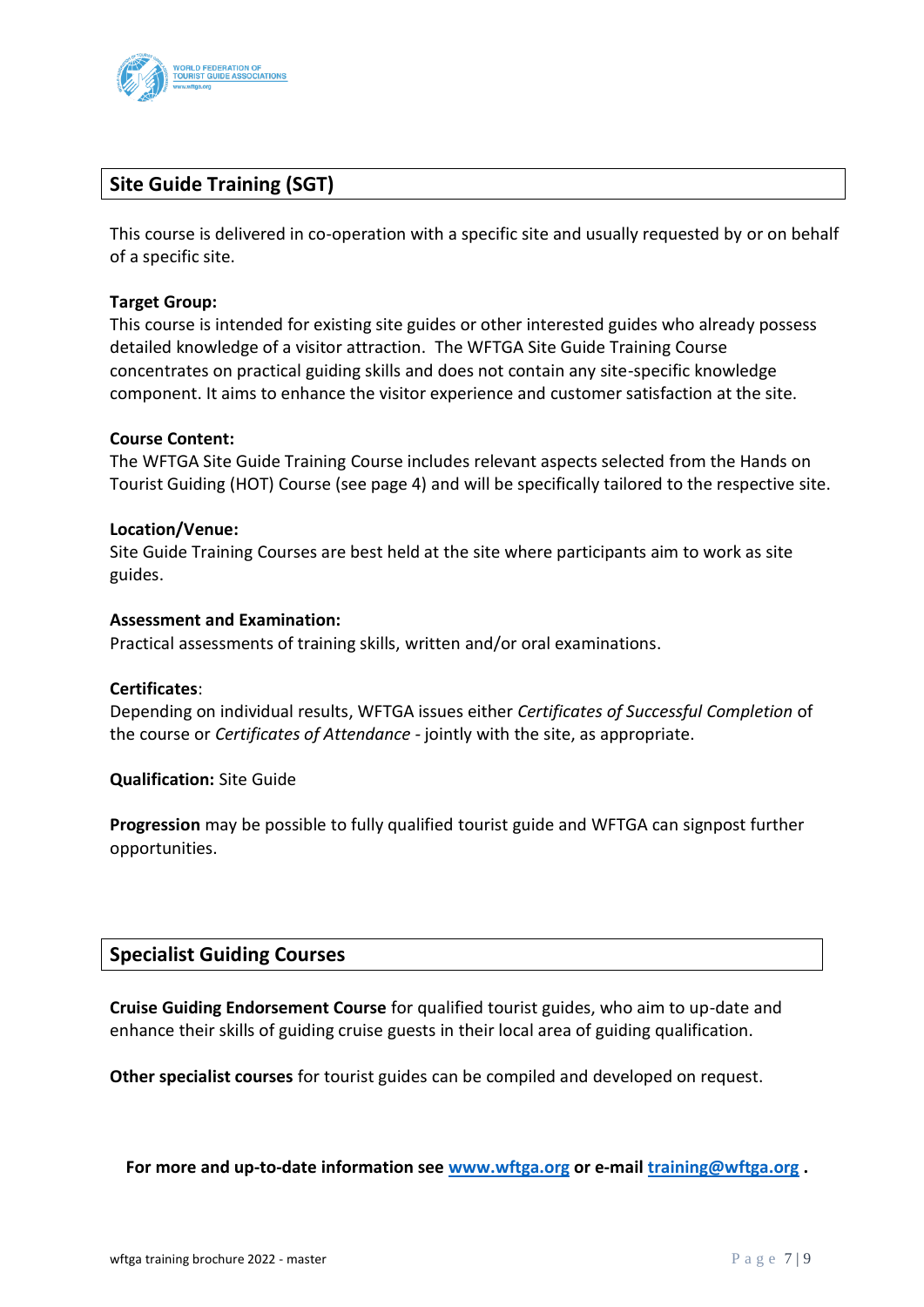

# **WFTGA Training Division**

The WFTGA Training Division consists of all current WFTGA Trainers (National, International and Lead International). The Head of the Training Division is elected as a Member of the Executive Board (ExBo) by the General Assembly and subsequently nominated to the training portfolio by the ExBo. Other members of the WFTGA Training Committee are elected at each WFTGA Convention or nominated by the WFTGA ExBo – depending on their position in the Training Committee.

# **WFTGA Training Committee 2022 to 2024**

The WFTGA President **Alushca Ritchie** (South Africa) is an Ex Officio member of the WFTGA Training Committee.

Head of Training Division / Training Committee Chair: **Viola Lewis** (UK) is a WFTGA Lead International Trainer and took over the Training Committee Chair position in 2019, at the 18th WFTGA Convention in Tbilisi, Georgia.

The immediate past Head of Training – not applicable for the 2022 to 2024 term

Trainers' Representative: **Demetra Argyrou Viguier** (Cyprus) is an International Trainer and previous co-ordinator of the International Training Centre in Cyprus. She was elected to the Training Committee at the 19<sup>th</sup> WFTGA Hybrid Convention in Madrid in February 2022.

Experienced Trainer: **Banafsheh Farahani** (Iran) is a Lead International Trainer and was elected to the Training Committee at the 18th WFTGA Convention in Tbilisi, Georgia in January 2019. She was re-elected to the Training Committee at the 19<sup>th</sup> WFTGA Hybrid Convention in Madrid in February 2022.

Non-Trainer Member: ExBo Member **Nina Buh** (Slovenia) serves as non-trainer on the Training Committee in 2022.

Arbitrator: **Ivana Ćuruvija** (Serbia) is a Lead International Trainer and has previously served as Head of the Training Division and Member of the Training Committee.